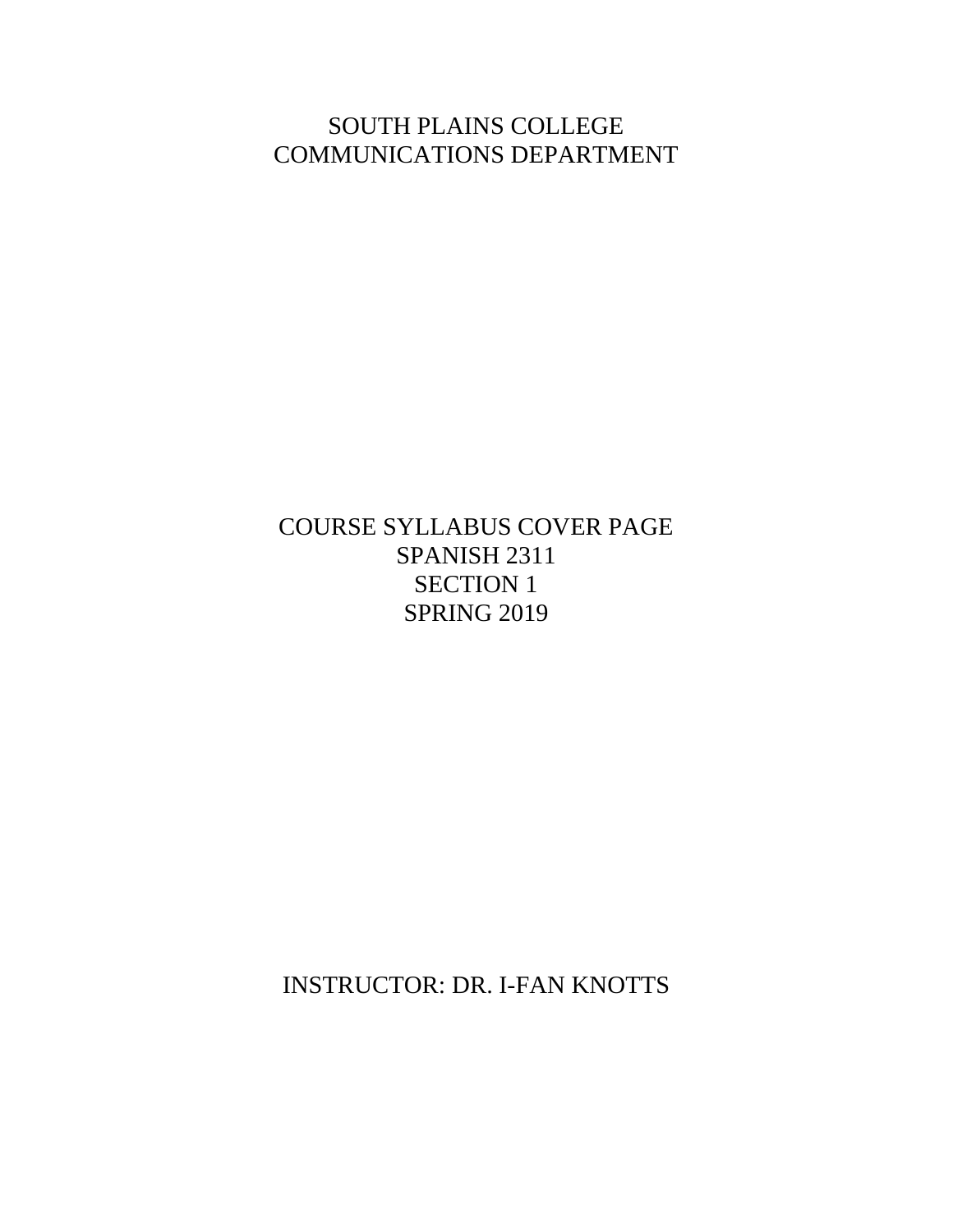### Course Syllabus SPAN 2311–Intermediate Spanish I

**Department:** Communication Department

**Discipline:** Spanish

**Credit:** 3 semester hours--3 hours lecture, 2 hours lab

**Prerequisites:** SPAN 1512 or SPAN 1305 with a "C" or better or instructor approval

**Available Formats:** conventional

**Campus:** Levelland/ Reese Center/ dual-credit sites

**Textbooks:** *Arriba* 6th Ed. by Zayas-Bazán, Bacon & Nibert.

(1) Textbook (Comunicación y Cultura) and/or

(2) MySpanish Lab access code for Arriba

(3) Reader: TBA

**Supplies:** Notebook, Spanish/English dictionary and verb book recommended

**Course Specific Instructions:** None

**Course Description:** SPAN 2311 - Intermediate Spanish I (3:3:2) This course emphasizes continued language development and refinement incorporating the consolidation of skills acquired at the introductory level. Further development of proficiency in listening, speaking, reading and writing.

**Course Objectives:** The purpose of this course is formed by *ACTFL National Standards for Foreign Language Learning in the 21st Century*, focusing on the five general areas:

### Communication

*Communicate in Languages Other Than English* 

**Standard 1.1:** Students engage in conversations, provide and obtain information, express feelings and emotions, and exchange opinions

**Standard 1.2:** Students understand and interpret written and spoken language on a variety of topics **Standard 1.3:** Students present information, concepts, and ideas to an audience of listeners or readers on a variety of topics.

#### **Cultures**

*Gain Knowledge and Understanding of Other Cultures* 

**Standard 2.1:** Students demonstrate an understanding of the relationship between the practices and perspectives of the culture studied

**Standard 2.2:** Students demonstrate an understanding of the relationship between the products and perspectives of the culture studied

#### Connections

*Connect with Other Disciplines and Acquire Information* 

**Standard 3.1:** Students reinforce and further their knowledge of other disciplines through the foreign language

**Standard 3.2:** Students acquire information and recognize the distinctive viewpoints that are only available through the foreign language and its cultures

#### Comparisons

*Develop Insight into the Nature of Language and Culture* 

**Standard 4.1:** Students demonstrate understanding of the nature of language through comparisons of the language studied and their own

**Standard 4.2:** Students demonstrate understanding of the concept of culture through comparisons of the cultures studied and their own.

#### Communities

*Participate in Multilingual Communities at Home & Around the World* 

**Standard 5.1:** Students use the language both within and beyond the school setting

**Standard 5.2:** Students show evidence of becoming life-long learners by using the language for personal enjoyment and enrichment.

**Course Requirements:** Since this is a performance class, in order to maximize the potential to successfully complete this course, the student must attend all class meetings, participate actively and complete all assignments. **Attendance Policy:** Attendance in this class is mandatory. Students with more than four absences will be dropped from the class with either an F or an X without further warning.

**Diversity Statement -**In this class, the teacher will establish and support an environment that values and nurtures individual and group differences and encourages engagement and interaction. Understanding and respecting multiple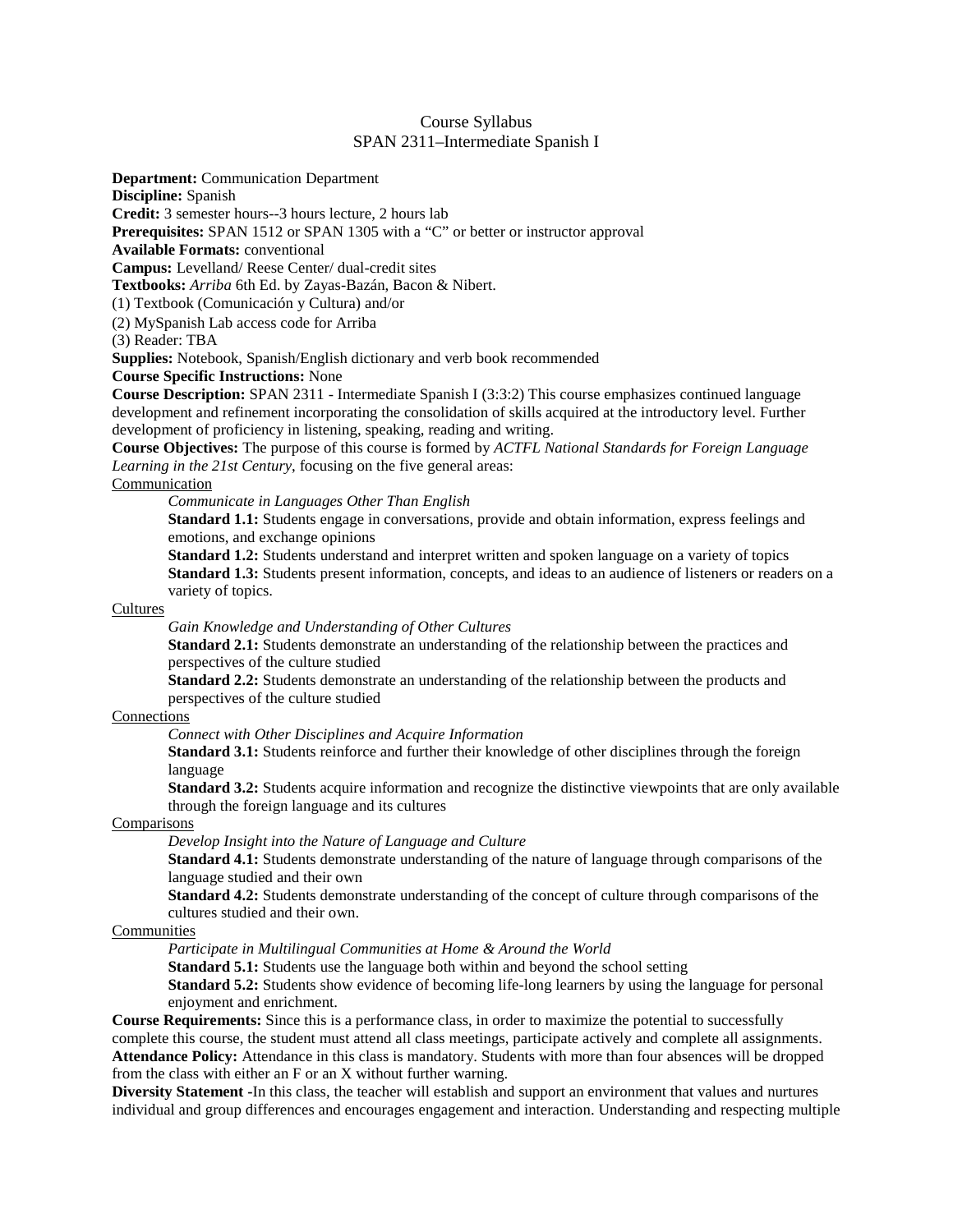experiences and perspectives will serve to challenge and stimulate all of us to learn about others, about the larger world and about ourselves. By promoting diversity and intellectual exchange, we will not only mirror society as it is, but also model society as it should and can be.

**Learning Outcomes:** Upon successful completion of this course, students should be able to:

- 1. Demonstrate comprehension of authentic spoken discourse produced by Spanish speakers of diverse origins.
- 2. Produce oral Spanish comprehensible to native speakers using complex grammatical structures to narrate, describe and elicit information.
- 3. Demonstrate increasing comprehension of authentic written texts in a variety of genres.
- 4. Write descriptions and narratives at a low intermediate level using complex grammatical structures.
- 5. Formulate cohesive paragraphs and short/simple essays.
- 6. Describe cultural practices and products of the Spanish speaking world drawing on authentic materials including literature and the visual arts.

**Contacting your Instructor:** Please feel free to contact me if you have questions or concerns about your progress in this class. If you will let me know in advance if you will have to miss class, arrangements can be made to turn in due assignments as they will not be accepted otherwise. You may contact me at the office in person or by phone at 806-716-4037.

#### **Student Learning Outcomes/Competencies**: The student will be able to:

**9** 9.1 request travel related information

- 9.2 make travel arrangements
- 9.3 describe travel experiences
- 9.4 try to influence another person/ give advice
- 9.5 understand the various pronunciations of the letter "g"
- 9.6 differentiate between por and para
- 9.7 use the subjunctive to express volition
- **10** 10.1 talk about health and explain what part of the body hurts
- 10.2 invite others to do something

10.3 make suggestions indirectly

- 10.4 talk about how to stay fit
- 10.5 express emotions
- 10.6 give an opinion about something
- 10.7 understand the pronunciation of the "r,rr"
- 10.8 use nosotros and indirect commands
- 10.9 use the subjunctive to express doubt, denial, feelings and emotions
- **11** 11.1 describe professions and occupations and their advantages
- 11.2 persuade others and express opinion
- 11.3 perform a job search and write a simple business letter
- 11.4 interview for a job
- 11.5 give and follow instructions and commands
- 11.6 understand the pronunciation of the "b,v"
- 11.7 use the subjunctive with impersonal expressions
- 11.8 use the subjunctive/indicative with adverbial conjunctions
- **12** 12.1 discuss technology
- 12.2 talk about what has, will and could happen
- 12.3 talk about the environment
- 12.4 give and following instructions and commands
- 12.5 understand the pronunciation of the "t,d"
- 12.6 use the past participle and present perfect indicative
- 12.7 use the present perfect subjunctive
- 12.8 use the future and conditional of probability
- 12.9 use Tú commands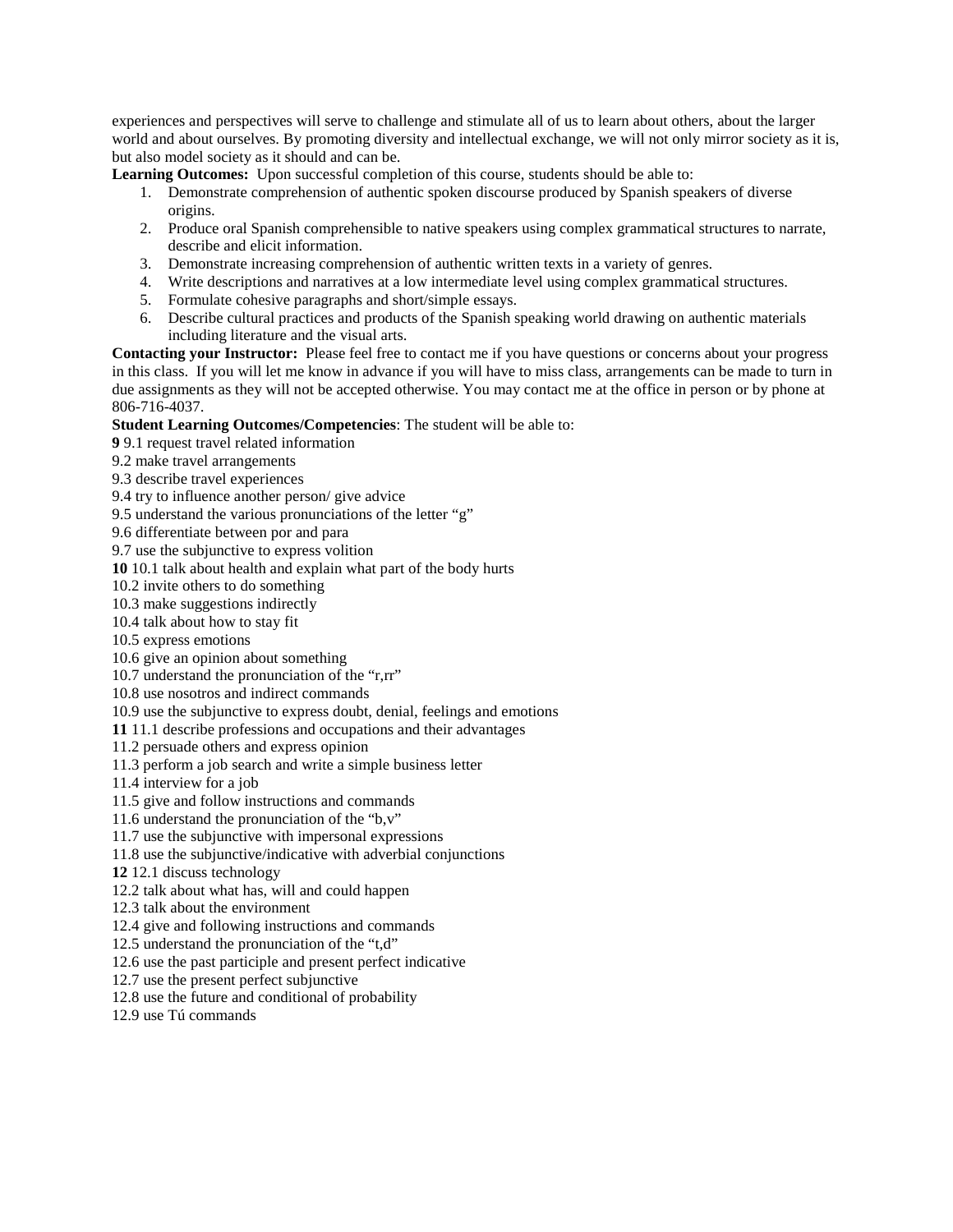### **SOUTH PLAINS COLLEGE ARTS & SCIENCES—DEPARTMENT OF COMMUNICATIONS SPANISH 2311 COURSE SYLLABUS**

Professor: Dr. I-Fan KNOTTS<br>
E-mail: ichen@southplainscollege.edu<br>
Telephone: (806) 716-4037 E-mail[: ichen@southplainscollege.edu](mailto:ichen@southplainscollege.edu) Office Hrs: TBA (Please check MSL: Course Materials)

## **Required Materials**

¡Arriba!: comunicación y cultura Plus MyLab Spanish with Pearson etext -- Access Card Package (Single or Multi Semester), 7th Edition

### **Instructional Methodology**

This course is founded on interaction, communication, and culture, and is geared at acquiring all aspects of Spanish language: speaking, listening, reading, writing and a knowledge of the Hispanic culture. During class, the components of speaking and listening will be emphasized. You will be required to work in pairs and small groups. Your active participation is required for the success in this class. The reading and writing components will be mainly practiced at home. The workbook and written assignments will be helpful in developing these skills. The audio component will assist in the comprehension and pronunciation of Spanish.

## **Course Objectives and Rationale**

This course will help students to continue to develop skills of listening, speaking, reading and writing in the Spanish language at the intermediate level. Your ability to understand and communicate will develop along with your knowledge of the vocabulary and grammatical structures of the language. You should allow **two or three hours a day** for the study of Spanish (at least two hours outside of class for each hour in class). IT IS REQUIRED THAT YOU HAVE ACCESS TO THE INTERNET FOR THIS COURSE*.* (SPC has several facilities available for students' usage.) This course is intended to fulfill one semester of the foreign language requirement as needed for Associate Degree plans and transfer credit to four-year institutions. The number of courses required varies from discipline and institution.

| <b>Grading Procedure</b>                                       |     | <b>Grading Scale:</b> |
|----------------------------------------------------------------|-----|-----------------------|
|                                                                | 30% | $A=100-90$            |
|                                                                | 30% | $B=89-80$             |
| Daily Grades (MSL, HW, quizzes, participation, classwork)      | 20% | $C = 79-70$           |
| Final Exams (Oral and Written) $\dots \dots \dots \dots \dots$ | 20% | $D^* = 69 - 60$       |
|                                                                |     | $F^* = 59$ -below     |

## **Note: a "C" or better is required to continue to the next Spanish course (SPAN 2311) at SPC.**

### **Expectations and Policies**

**Daily Grades** are composed of *three* major components: (1) Assignments, (2) Quizzes, and (3) Class Participation and Class work. **NO make-ups will be allowed in this category!**

**1. Assignments** will be announced in class and will be due on the dates indicated. Always check with MySpanishLab website for required online assignments and datelines. Assignments may be exercises from textbook, worksheets, hand-outs, reader, and MSL (which stands for MySpanishLab: [www.myspanishlab.com](http://www.myspanishlab.com/) —an online textbook/workbook with listening comprehension, vocabulary, grammar, conversation, reading exercises, videos, games, practice tests, cultural practices, etc.). It is your responsibility to make sure that assignments are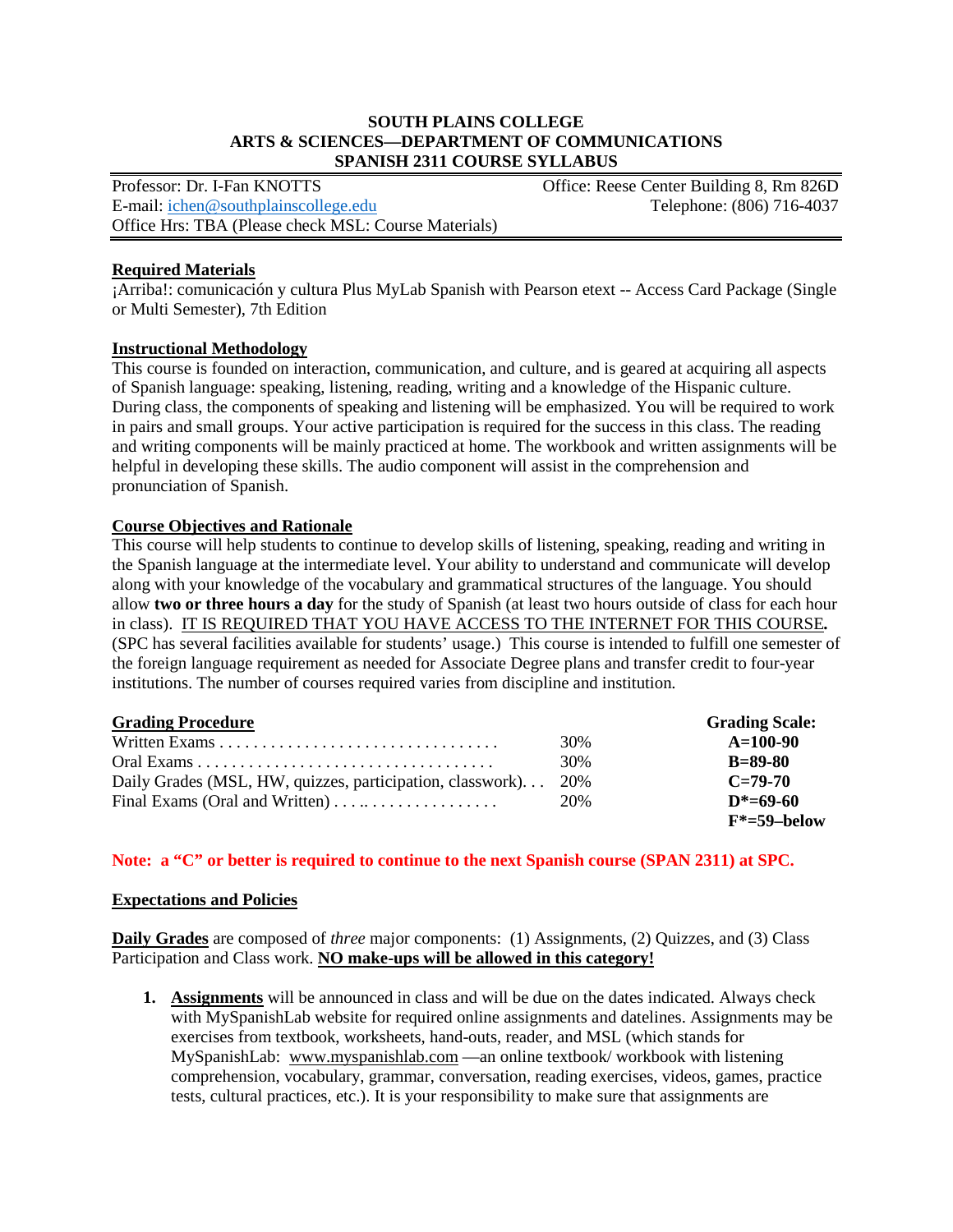submitted/turned in on time and that you complete future assignments even if you are absent. If you cannot attend class, you may e-mail your work (before class) in order to receive credit for it. There will be NO make-ups nor will any late assignments be accepted. *If you need assistance, contact Dr. Knotts during office hours.* 

*NOTE: Dr. Knotts will NOT respond to e-mail requesting missed class work and/or homework assignment due to absences. Contact a fellow student instead.* 

- **2. Quizzes** will cover grammar, vocabulary, pronunciation, conversation, reading, listening comprehension from the required textual materials and from any additional material presented in class. There will be NO make-ups on any quizzes as 2 lowest quiz grades will be dropped.
- **3. Class Participation and Class-work** grades are collected randomly throughout the semester at the professor's discretion. Students are required to participate actively in classroom activities. If you are not in class for any reason, you will not receive a grade for that day! There will be NO make-ups on any participation/ class work grades due to tardies, leaving early or any type of absences, no exceptions.

**Oral Exams.** Active participation in class will help prepare you for the oral exams as they will consist of questions, situations and discussions from the textbook Arriba practiced in class. The lowest exam grade will be dropped. All conducted in Spanish. More information will follow. See make-up policy below.

**Written Exams.** Written exams are comprehensive and mandatory and will test reading, writing, culture, listening skills and your ability to use grammar and vocabulary in communicative situations. Active participation in class along with the practices and exercises from MSL will help to prepare you to succeed in this course. The lowest exam grade will be dropped. See make-up policy below.

**Final Exams.** There are two parts: (1) Final Oral Exam and (2) Final Written Exam.

- **1. Final Oral Exam** is mandatory and required from all students. It is an oral presentation based on the topics presented in class. All conducted in Spanish with the difficulty level of (Chapter 12). It is recommended that this be a skit performed with a classmate. You are encouraged to bring props. You may give me a copy of the script in advance (2 weeks prior to the presentation date) to ensure correct form and meaning. The skit will be performed for the class. This is 10% of your grade. See make-up policy.
- **2. Final Written Exam**: all students are required to take this comprehensive final written exam unless you meet the following requirements: (1) *an overall average of 70.0 or higher (including the Final Oral Exam) and* (2) *no more than 3 absences (regardless of the type of absence) incurred in this class, no exceptions.*

**Attendance Policy.** Students are expected to attend all classes in order to be successful. The student may be administratively withdrawn from the course when absences become excessive (for this class, five or more absences) students may be dropped with an F or an X *without further warning***.** Students who enroll in a course but have 'Never Attended' by the official census date, as reported by the faculty member, will be administratively dropped by the Office of Admissions and Records. **It is the student's responsibility to be aware of this policy**. **It is also the student's responsibility** to verify administrative drops for excessive absences through MySPC. If you are receiving financial aid or have any questions, please contact them.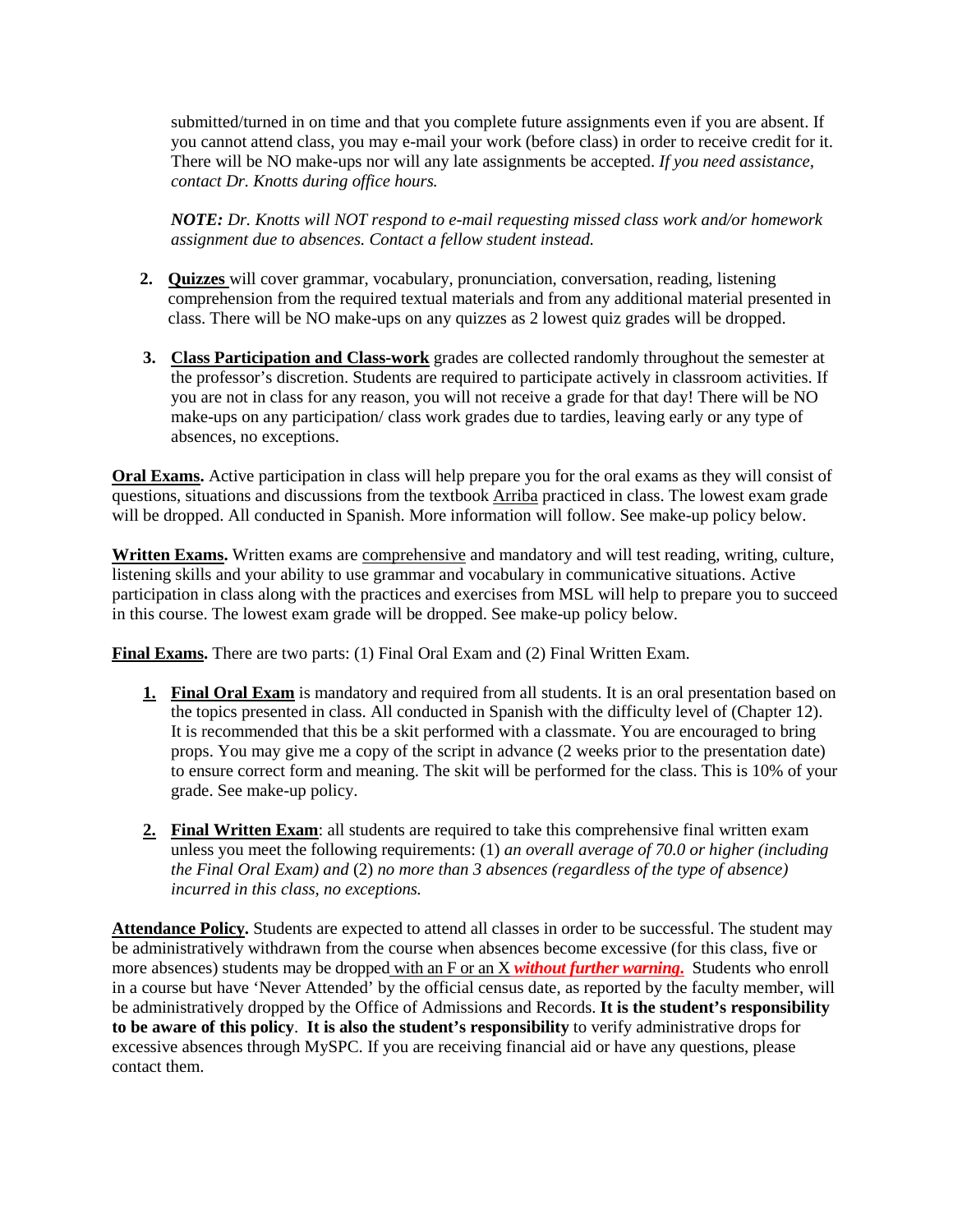You are expected to be on time and to remain the entire class period. Attendance will be taken at the beginning of each class period. If you leave class early, or arrive late, you may not receive credit for a quiz, test, in-class activities, worksheets, participation or homework collected that day. Missing class the day before will not be accepted as an excuse for not being prepared when you return. Class participation and attendance are required because they are of greatest importance to success in a foreign language class. Failure to attend a class always results in missed opportunity to hear and speak Spanish, and will have a negative impact on your performance on evaluations. For more information, see SPC Student Guide.

The last day to drop a course and receive "W" is April 25 (Thursday). Per state law, students enrolling for the first time in fall 2007 or later at any Texas college or university may not withdraw from more than six courses during their undergraduate college career. Some exemptions may apply.

**You are responsible** for all class work covered during absences from class, even in cases in which you are able to satisfy the professor that the absence was **unavoidable**. An absence is considered **unavoidable**  if it is due to (1) an illness—with proper documentation provided from the doctor's office, or (2) a college related/ sponsored activity—with a letter from the organization stating the requirement of your presence in advance, or (3) being called to active military service, or (4) an emergency—at the discretion of the professor.

**Make-Up Work Policy**. There will be absolutely no make-ups on any grades for assignments, quizzes, class participation and/or class-work. If you miss an exam (written/composition, oral or auditory) due to a verifiable unavoidable absence you may be allowed to take the make-up exam; however, it may be in a different format or with a different topic than previously announced and practiced in class, and must be taken at the discretion of the professor. \*You must contact Dr. Knotts within one week from the date of your absence in order to be considered for a make-up; otherwise, you will receive a zero for the missed exam.

**Class Conduct.** It is my belief that learning best occurs in a supportive and respectful atmosphere. Students are expected to assist in maintaining a classroom environment that is conducive to learning. When you enroll at South Plains College, you accept the rules and regulations prescribed by the College and it is your obligation to be familiar with the standards of conduct. In order to assure that all students have an opportunity to benefit from time spent in class, unless otherwise approved by the instructor, during class time students are prohibited from engaging in any other form of distraction. Inappropriate behavior in the classroom shall result, minimally in a request to leave class and be counted ABSENT for that day. Troublesome behavior may be classified as anything that disturbs the instructor or the students during the class period. Listed below are a few examples of troublesome behavior in the classroom:

- Eating, drinking or usage of tobacco products, (bottled waters and beverages with a "twist top" are allowed in the classroom),
- Usage of cell phones or any other electronic devices by playing games or working on other projects during class,
- Displaying of anger or aggression,
- Making rude and/ or offensive remarks.
- Sleeping,
- Talking and visiting with classmates during a lecture, etc.

If problem persists, you will be removed from this course with a grade of WF (withdrawn failing). Refer to the Student Guide or the SPC General Catalog.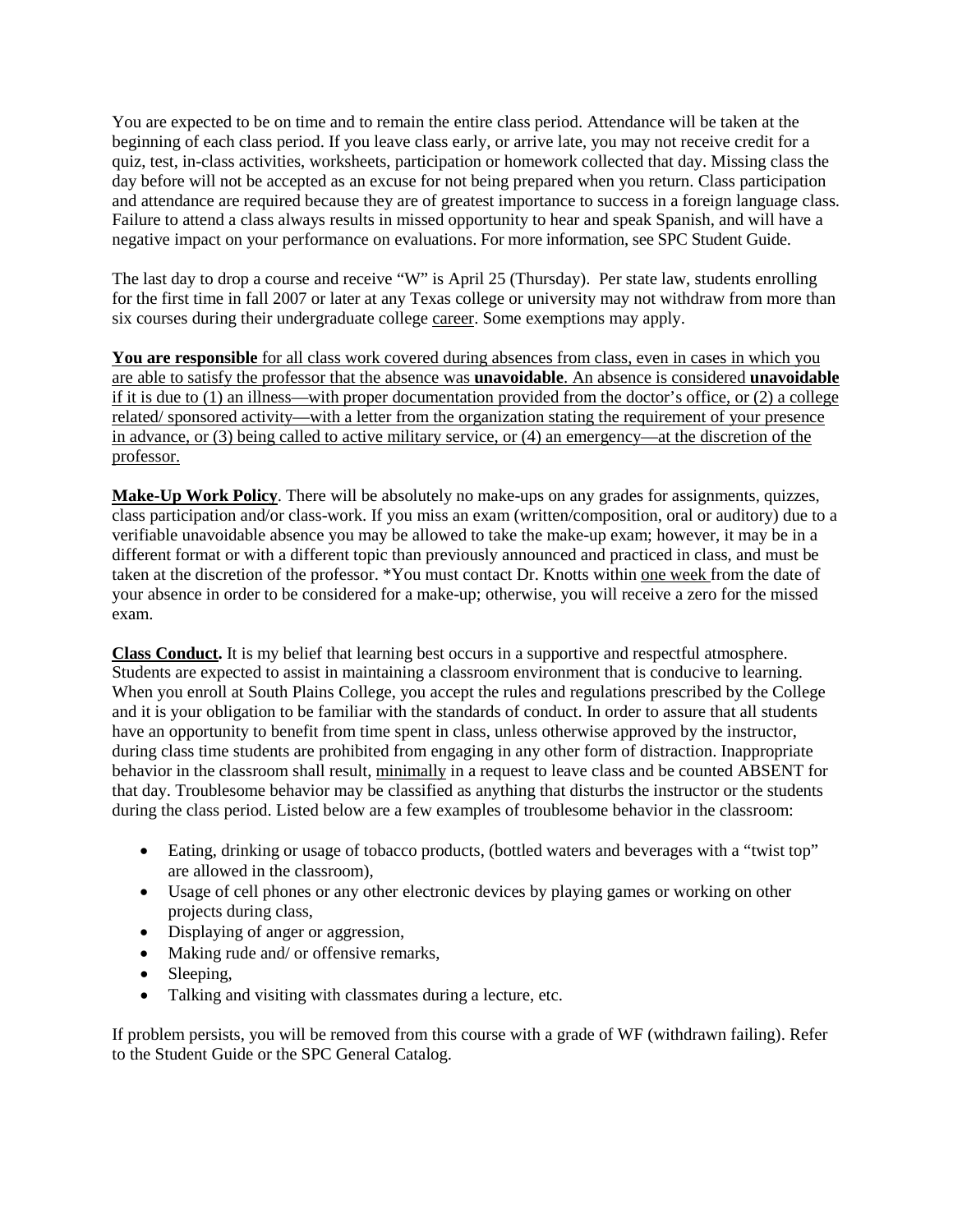**Academic Integrity.** Cheating and plagiarism constitute serious offenses and will not be tolerated. Examples: for this class, the *use of online translators/websites for written assignments is considered cheating and copying other students' homework is considered plagiarism*. You will be dropped from the course with a grade of F. (Refer to the SPC Student Guide and the General Catalog).

**ADA Statement.** Students with disabilities, including but not limited to physical, psychiatric, or learning disabilities, who wish to request accommodations in this class should notify the Disability Services Office early in the semester so that the appropriate arrangements may be made. In accordance with federal law, a student requesting accommodations must provide acceptable documentation of his/her disability to the Disability Services Office. For more information, call or visit the Disability Services Office at Levelland Student Health & Wellness Center 806-716-2577, Reese Center (also covers ATC) Building 8: 806-716- 4675, Plainview Center Main Office: 806-716-4302 or 806-296-9611, or the Health and Wellness main number at 806-716-2529. \*\*\*It is important to note that no requirement exists that accommodations be made unless appropriate verification from the Disability Services Office has been provided to the professor.

# **Campus Concealed Carry syllabus statement**:

*South Plains College permits the lawful carry of concealed handguns in accordance with Texas state law, and Texas Senate Bill 11. Individuals possessing a valid License to Carry permit, or the formerly issued Concealed Handgun License, may carry a concealed handgun at all campus locations except for the following.* • *Natatorium For a complete list of campus carry exclusions zones by event, please visit* **<http://www.southplainscollege.edu/campuscarry.php>** For questions, please contact Campus Police Department at 806-716-2396.

# **IMPORTANT ADDITIONAL INFORMATION:**

All SPC students have been provided with an e-mail account via SPC's website and will be used as the primary channel for official communication in this class. Do not use the e-mail system in MySpanishLab. For more information, go to [http://www.southplainscollege.edu](http://www.southplainscollege.edu/) or refer to the student guide and catalog.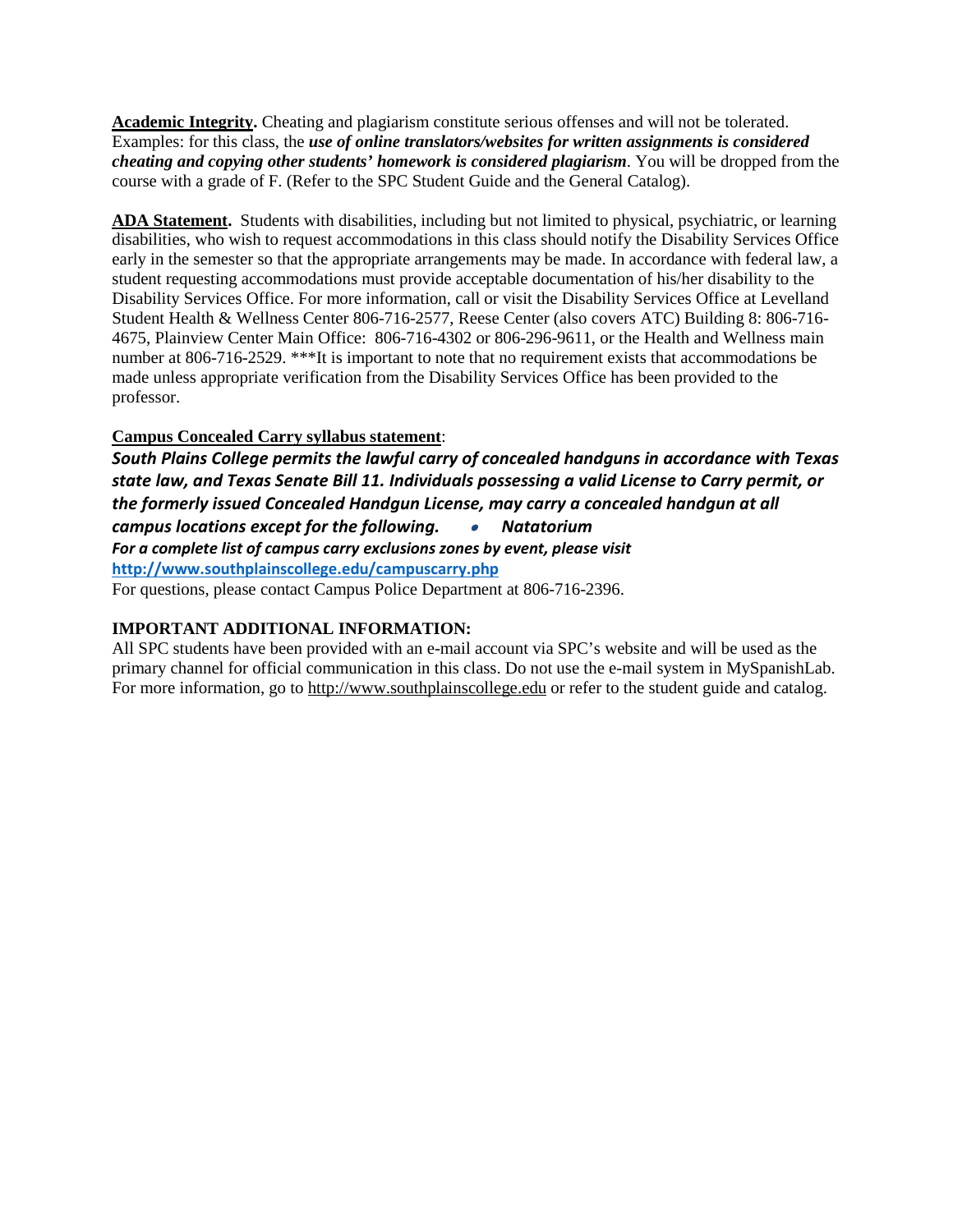# **MSL http://myspanishlab.com ENROLLING IN A NEW SEMESTER: STUDENT**

## **STEP 1: BEFORE YOU ENROLL (VERY IMPORTANT!)**

- 1. Visit http://myspanishlab.com and click on **Browser Tune-up** to confirm that you have met the Systems Requirements. You may need to go under **Tools** and access the **Internet Options** to delete cookies for MSL to work properly.
- 2. Confirm that you have the following needed to register: a. **VALID EMAIL ADDRESS**  b. **INSTRUCTOR'S COURSE ID:**

Reese Students Section 1 use: CRSKLDM-694308

## **STEP 2: ENROLLING IN YOUR NEW COURSE**

- 1. Click on the **Students** button under **First time users** at [http://myspanishlab.com.](http://myspanishlab.com/)
- 2. Click on **I already have an access code** or click on **need to purchase the access code online**  and follow the prompts. Read the online policy and click on **I accept** to continue.
- 3. When prompted, enter your school's zip code Reese 79416
- 4. Create your account as follows:
	- a) Type in your name and your valid email address
	- b) Select school or select "other" and enter school's name, city and state.
	- c) Create login name and password
	- d) On the "*My Courses*" page, click on the **Enroll in a Course** button.
	- e) Type the Course ID listed above in the box and click **Next**.
	- f) **Confirm Course** screen; verify that the CourseID you entered matches your instructor's course. Click the **Next** button.
	- g) **Summary** screen, confirm the information is correct and then click **Enter Course Now** button to enter your instructor's course. This course name should now appear on your "course list."

## **STEP 3: YOU ARE NOW READY TO BEGIN. Click** on course name to open.

**\*VERY IMPORTANT\* Please check your time zone. Make sure it is set for Central Standard Time. All assignments are due at 11:59pm. If your alarm clock appears elsewhere, your time zone is set incorrectly (by default, it is set to Eastern Time Zone).** 

Temporary Access Code for MSL: SBACYC-BAIL-POME-SYNC-RENT-META *(it should last 12 days or so)*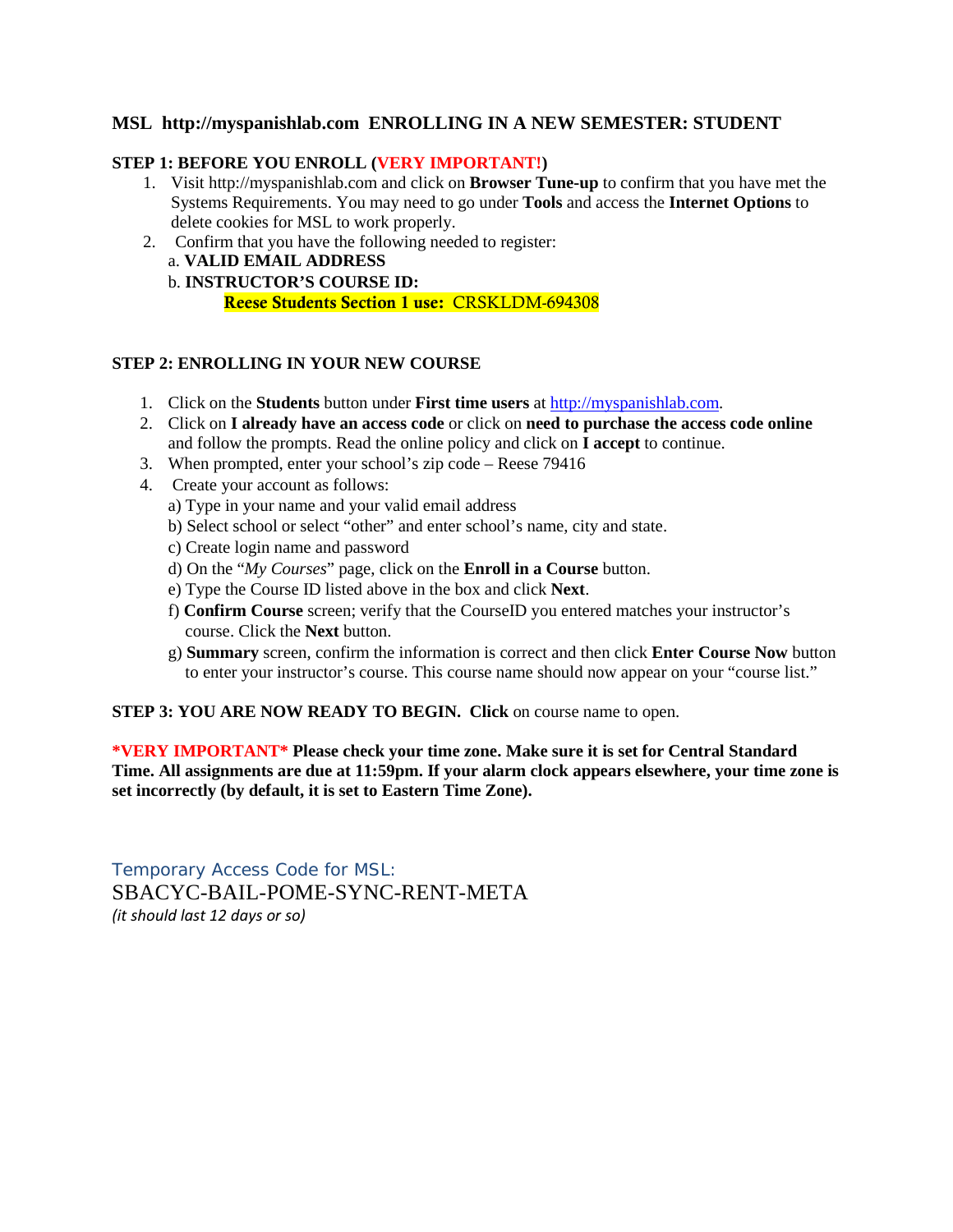# **CALENDARIO TENTATIVO 2018 SPAN2311 sec.001 Tuesdays/Thursdays 1PM**

| wk 1<br>1/15<br>1/17            | -Introduction/Review Old material<br>-Review/Begin w/ Ch9 / MSL Demo                                            | wk9<br>3/19<br>3/21  | -Continue with Ch.11                                                                                                                                                                                                                                                                |  |
|---------------------------------|-----------------------------------------------------------------------------------------------------------------|----------------------|-------------------------------------------------------------------------------------------------------------------------------------------------------------------------------------------------------------------------------------------------------------------------------------|--|
| wk 2<br>1/22<br>1/24            | -Continue w/ Ch.9                                                                                               | wk10<br>3/26<br>3/28 | -Finish with Ch.11; Review for Exam 3<br>-Oral Exam #3; Review for Written Exam<br>(if needed)                                                                                                                                                                                      |  |
| wk <sub>3</sub><br>1/29<br>1/31 | -Continue w/ Ch.9<br>-Finish with Ch.9 & Review for exam 1                                                      | wk11<br>4/2<br>4/4   | -Written Exam #3<br>-Begin $w/$ Ch.12<br>** Oral Final Exam Info.**                                                                                                                                                                                                                 |  |
| wk <sub>4</sub><br>2/5<br>2/7   | -Oral Exam #1 $&$ review for Written<br>exam (if needed)<br>-Written Exam #1 (MUST have<br>MySpanishLab access) | wk12<br>4/9<br>4/11  | -Continue Ch.12                                                                                                                                                                                                                                                                     |  |
| wk 5<br>2/12<br>2/14            | -Begin Ch. 10<br>-Continue Ch.10                                                                                | wk13<br>4/16<br>4/18 | -Finish $w/$ Ch12/ Review for Exam #4                                                                                                                                                                                                                                               |  |
| wk 6<br>2/19<br>2/21            | -Continue $w/$ Ch.10<br>-Finish Ch.10; Review for Exam #2                                                       | wk14<br>4/23<br>4/25 | -Oral Exam #4; Review for Written<br>-Written Exam #4                                                                                                                                                                                                                               |  |
| wk 7<br>2/26<br>2/28            | -Oral Exam #2; Review for Written (if<br>needed)<br>-Written Exam#2                                             | wk15<br>4/30<br>5/2  | *Oral Final Exam-Presentation*<br>*Class Average & Review for the Written<br>Final Exam*                                                                                                                                                                                            |  |
| wk 8<br>3/5<br>3/7              | - Begin Ch. 11<br>-Continue Ch.11                                                                               | wk16                 | <b>FINAL EXAMINATION WEEK</b><br><b>Written Final Exam May 9 (Thursday)</b><br>sec001 10:15am - 12:15Pm                                                                                                                                                                             |  |
|                                 | $3/11 - 3/15$<br><b>SPRING BREAK</b>                                                                            |                      | <b>Other Important Dates:</b><br>January 21<br><b>MLK Holiday</b><br><b>March 11-15</b><br><b>SPRING Break</b><br>April 15<br><b>Online Registration Open</b><br><b>Easter Break</b><br>April 22<br>April 25<br>Last day to drop a class<br>May 10<br>61 <sup>st</sup> Commencement |  |

*\*Except for the Final Exam date, the above schedule is subject to changes that the professor may, at her sole discretion, deem pertinent to accommodate the specific requirements of the course.*